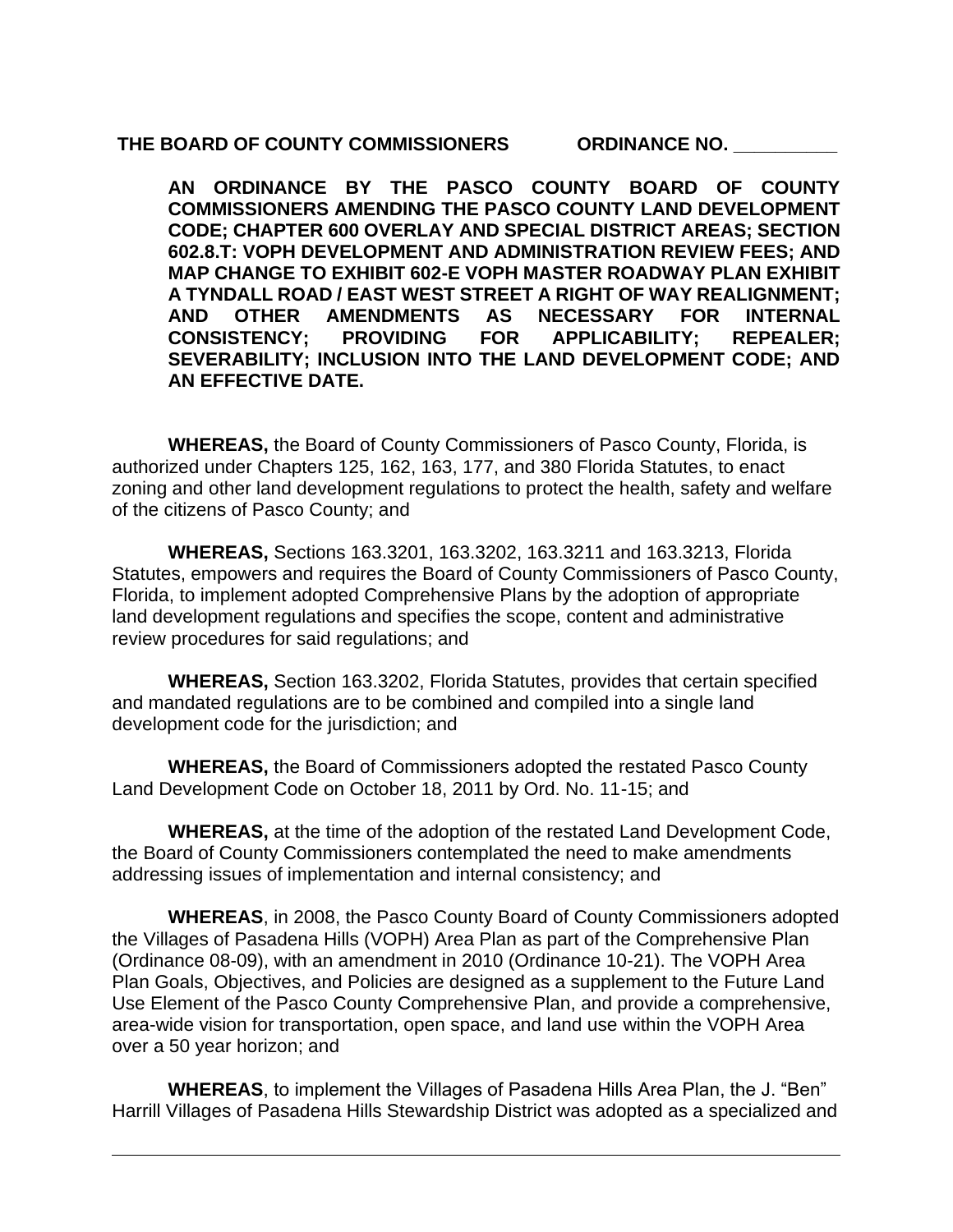limited single-purpose, dependent, special district unit of local government for the district lands located within the VOPH boundary to (a) prevent urban sprawl by providing sustainable and freestanding infrastructure and by preventing needless and counterproductive community development when the existing urban area is not yet developed; and (b) prevent the needless duplication, fragmentation, and proliferation of local government services in a proposed land use area; and

**WHEREAS,** On May 5, 2020, the Pasco County Board of Commissioners approved Phase 1 of the 2020 VOPH Update Study incorporating all revisions into the Comprehensive Plan, Land Development Code and Financial Plan; and

**WHEREAS,** On January 26, 2021, the Pasco County Board of Commissioners approved Phase 2 of the 2020 VOPH Update Study incorporating all revisions into the Comprehensive Plan, Land Development Code and Financial Plan; and

**WHEREAS**, On May 19, 2021, the Pasadena Hills Planning and Policy Committee in a virtual hybrid public hearing reviewed the amendments to Section 602.8.T and Revised Exhibit A of the Master Roadway Plan of the Land Development Code (the VOPH Stewardship Ordinance), and recommended approval to the Local Planning Agency and the Board of County Commissioners; and

**WHEREAS,** On June 3, 2021, the Local Planning Agency held a virtual hybrid public hearing on the proposed text and map amendments to the Land Development Code, and with due public notice provided, pursuant to Section 125.66(2), Florida Statutes, found the proposed amendments consistent with the Pasco County Comprehensive Plan and recommended approval to the Board of County Commissioners; and

**WHEREAS**, on August 24 and September 28, 2021, the Board of County Commissioners conducted duly noticed virtual hybrid public hearings, where the Board of County Commissioners considered all oral and written comments, including staff reports and information received during said hybrid virtual public hearings and found the text and map amendments to the Land Development Code, consistent with the Pasco County Comprehensive Plan; and

**WHEREAS,** the citizens of Pasco County were provided with ample opportunity for comment and participation in this amendment process through hybrid virtual public hearings; and

**WHEREAS,** in exercise of said authority the Board of County Commissioners of Pasco County, Florida, has determined that it is necessary and desirable to amend the restated Pasco County Land Development Code to implement the text and map amendments.

**NOW, THEREFORE, BE IT ORDAINED** by the Board of County Commissioners of Pasco County, Florida, with a quorum present and voting, as follows:

.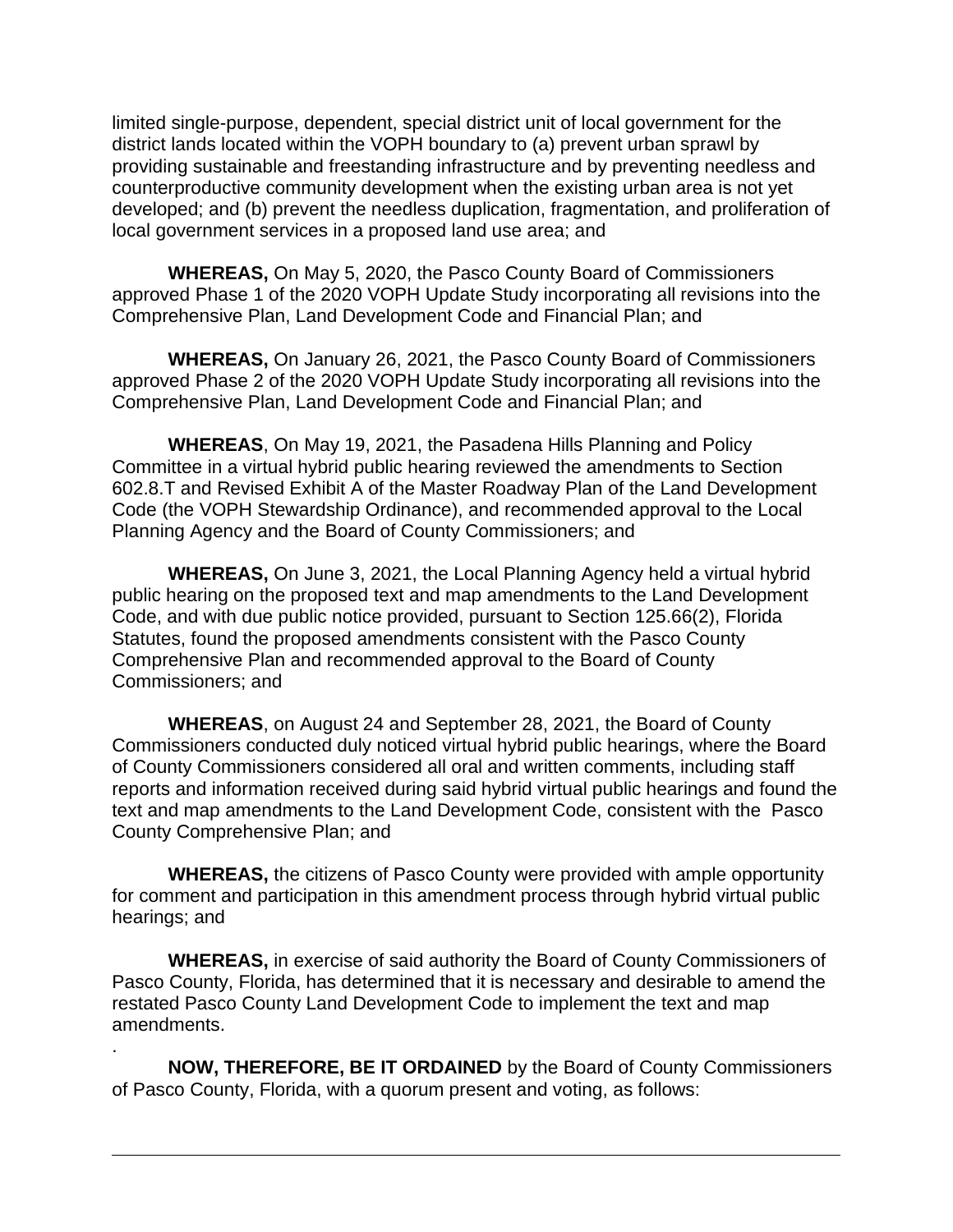# **SECTION 1. Authority**

This Ordinance is enacted pursuant to Chapter 125 and 163, Florida Statutes (2019) and under the home rule powers of the County.

# **SECTION 2. Legislative Findings of Fact**

The foregoing Whereas clauses, incorporated herein, are true and correct.

# **SECTION 3. Applicability and Effect on Existing Development Approvals**

These Land Development Code amendments shall apply both prospectively and retroactively to the existing MPUDs already approved in VOPH (except for Excluded Projects). On May 5, 2020, the Board of County Commissioners delegated authority to the County Administrator or his designee, to administratively amend any and all existing VOPH MPUDs in order to conform to these amendments, without the necessity of an MPUD amendment application or application fee, after notice to the affected VOPH-MPUD owner, and to adjacent property owners. Such administrative amendments may occur at the time of the first preliminary site plan/preliminary plan approval for the applicable VOPH MPUD under review.

# **SECTION 4. Repealer.**

Any ordinance or part of any ordinance, in conflict herewith is hereby repealed to the extent of any conflict.

# **SECTION 5. Amendment**

The Pasco County Land Development Code is hereby amended as shown and described in Exhibit A; attached hereto and made part hereof.

# **SECTION 6. Severability.**

It is declared to be the intent of the Board of County Commissioners of Pasco County, Florida, that if any section, subsection, sentence, clause, or provision of this Ordinance shall be declared invalid, the remainder of this Ordinance shall be construed as not having said section, subsection, sentence, clause, or provisions and shall not be affected by such holding.

# **SECTION 7. Effective Date.**

A certified copy of this ordinance shall be filed with the Florida Department of State by the Clerk to the Board within ten (10) days after adoption and shall take effect upon such filing.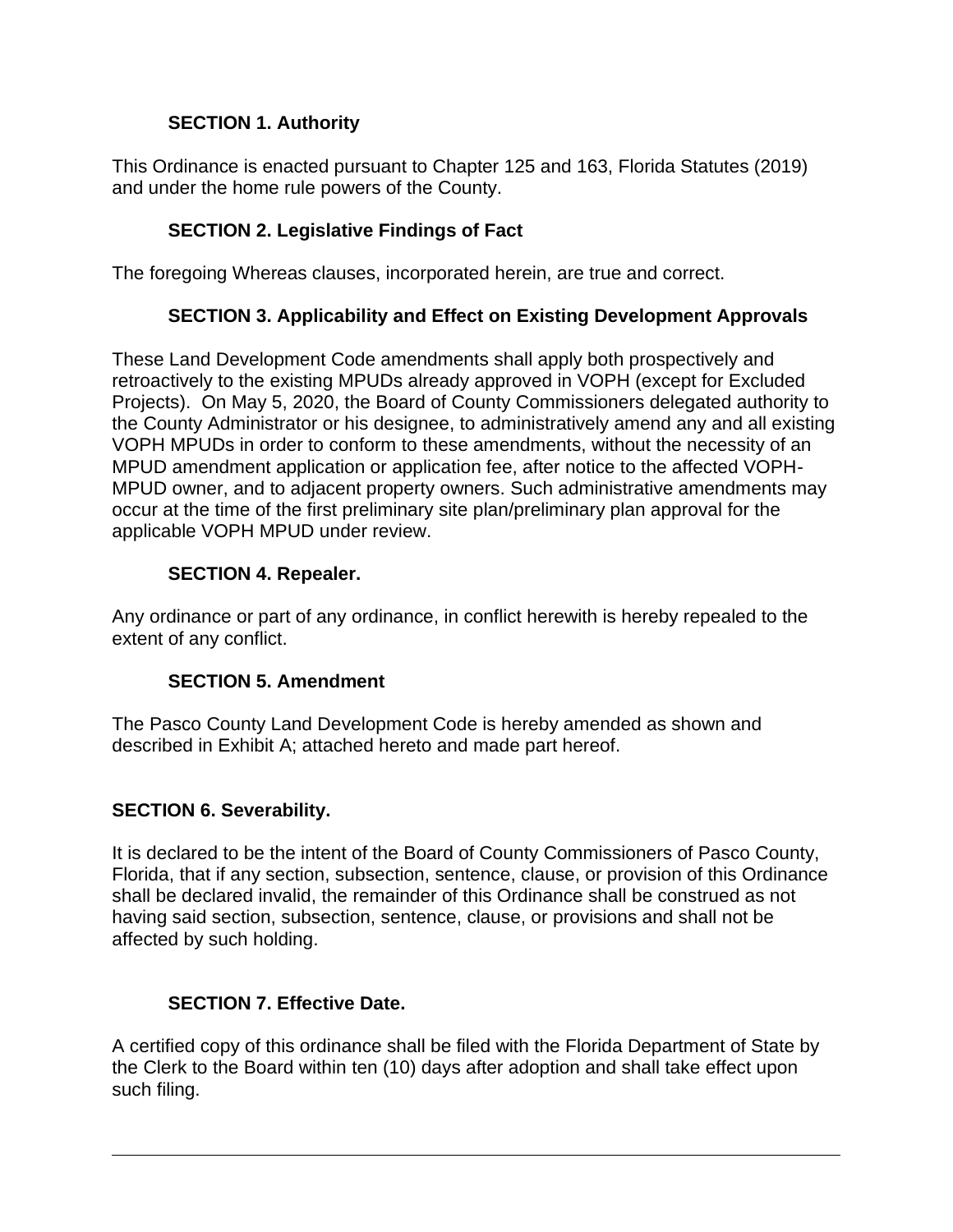**ADOPTED** with a quorum present and voting this 28th day of September 2021.

# (SEAL) BOARD OF COUNTY COMMISSIONERS OF PASCO COUNTY, FLORIDA

ATTEST:

\_\_\_\_\_\_\_\_\_\_\_\_\_\_\_\_\_\_\_\_\_\_\_\_\_ \_\_\_\_\_\_\_\_\_\_\_\_\_\_\_\_\_\_\_\_ Nikki Alvarez-Sowles, Nikki Alvarez-Sowles, Clerk & Comptroller **Clerk & Comptroller** Chairman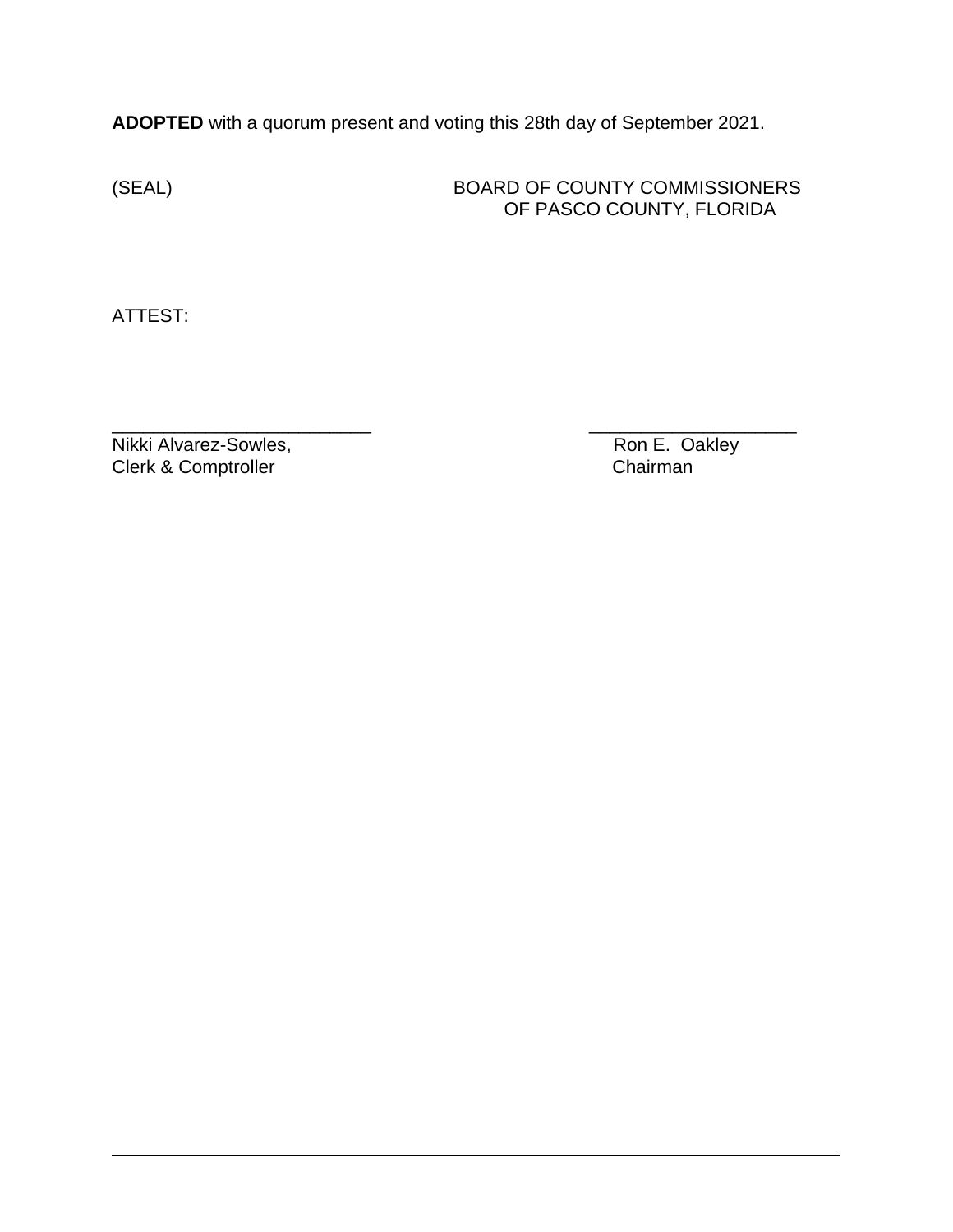# **Exhibit A:**

# **Proposed Redline VOPH Stewardship Ordinance (text, and exhibits)**

### **SECTION 600 OVERLAY AND SPECIAL DISTRICT AREAS**

#### **SECTION 602.8. T.** Development **Review** and Administration Fees

In recognition of the additional governmental review and oversight required for the proper administration of the District, the limited amount of development entitlements available within the District, and the need for future long-term planning and administration of such entitlements, a "Pasadena Hills Development Review and Administration Fee," is hereby established for Entitled Properties in an amount of Four Hundred and 00/100 Dollars (\$400.00) per residential unit or Fifty and 00/100 Dollars per 1,000 square feet of building area for nonresidential uses. **Funds received from the VOPH Development Review and Administration Fee will be directly distributed as follows:**

- **Two Hundred and 00/100 Dollars (\$200.00) per residential unit to reimburse and redeem Planning Fee Credits owned by the Property Owners Group (listed on Exhibit 602-D of the VOPH Stewardship Ordinance) as a result of their funding the long term planning of the District; Once the POG credits are fully paid off, the remaining Two Hundred and 00/100 Dollars (\$200.00) per residential unit will be allocated to cover the additional costs of Planning and Development Department review and administrative support for the District.**
- **One Hundred Twenty-five and 00/100 Dollars (\$125.00) per residential unit to cover the annual costs of operating and managing the VOPH Fee Credit Registry;**
- **Seventy Five and 00/100 Dollars (\$75.00) per residential unit to initially cover the additional costs of Planning and Development Department review and administrative support for the District until the credits for long term planning by the Property Owners Group are fully paid off. Once the POG credits are fully paid off, the remaining Two Hundred and 00/100 Dollars (\$200.00) per residential unit will be added to the initial Seventy Five and 00/100 Dollars (\$75.00) for a total of Two Hundred and Seventy Five and 00/100 Dollars (\$275.00) per residential unit to cover the additional costs of Planning and Development Department review and administrative support for the District.**
- **Fifty and 00/100 Dollars (\$50.00) per 1,000 square feet of building area for nonresidential uses to cover additional Planning and Development review costs**

The foregoing amounts may be modified by resolution of the BCC, but shall not exceed the actual cost of administering, implementing, and planning for the District which may include costs that were incurred prior to the date of collection. For Entitled Properties, this fee shall be in addition to all other applicable County Review fees, including impact fee or mobility fee administration fees and rezoning and site plan review fees, and payable at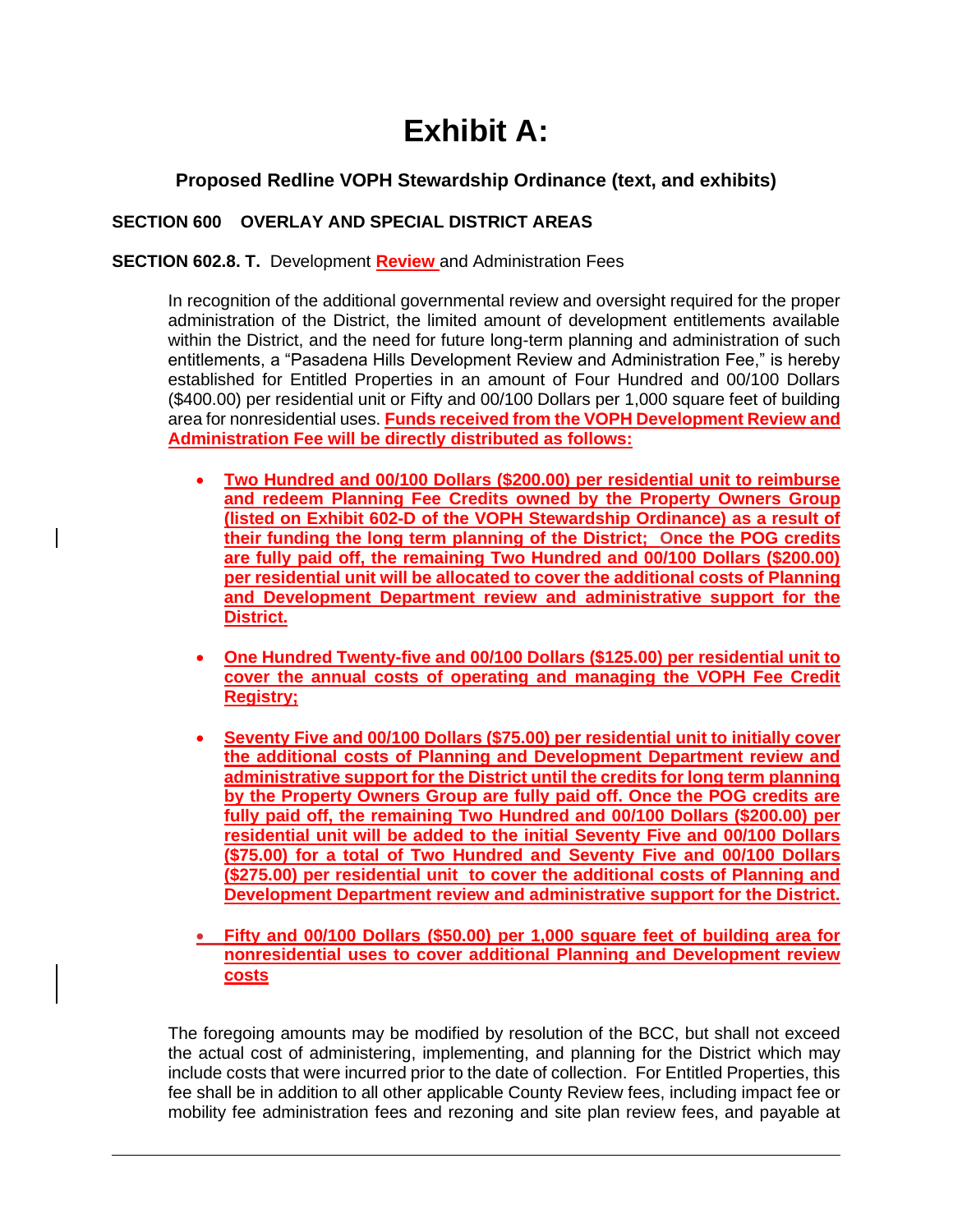the time of application for Preliminary Development Plan (PDP) approval, based upon the approved entitlements requested in the application, and shall be deposited in a separate account for the use and benefit of the District for the purpose of providing supplemental revenues in the planning and administration of the District. These revenues may be allocated or transferred to other County departments or funds based on the amount of time that each County department or fund contributes to the planning, administration, and implementation of the District.

Those members of the Pasadena Hills Property Group who have helped finance the development of the original and updated Pasadena Hills Area Plans, the Pasadena Hills Financial Plan and the Pasadena Hills governance documents shall receive a credit against **fifty percent (50%) of the residential** Development Review and Administration Fee up to the amount of in an amount equal to their financial contribution as specifically identified and set forth in Exhibit 602-D, **and any person who purchases such credits from the Pasadena Hills Property Group, through the Fee Credit Registry or other purchase, shall be entitled to the same fifty percent (50%) credit. The Pasadena Hills Property Group, and any person who purchases credits from the Pasadena Hills Property Group through the Fee Credit Registry or other purchase, shall not be entitled to any credit against the Fifty and 00/100 Dollars per 1,000 square feet of building area Development Review and Administration Fee for nonresidential uses.**

#### **EXHIBIT 602-E VOPH MASTER ROADWAY PLAN**

#### **MASTER ROADWAY PLAN EXHIBIT A:**

#### **REPLACES 5/5/2020 Exhibit A with the one below:**

# **MASTER ROADWAY PLAN EXHIBIT A**



#### LEGEND

Right of Way VOPH Boundary

for parcels greater than twenty (20) acres,<br>infiniements to the VOPH Master Roadway<br>fan may be made with the approval of the<br>clounty Engineer to permit relocation within<br>unity and exist locations detailed on the VOPH<br>inty the Planning and Policy Cor<br>commendation and decided by tee for a d by the Board of Supervisors at noticed public hearings





tical extras. Nell: Design dues not warset data provide by<br>other sources for accuracy, or for any particular and that may require accurate<br>whereases, This may is the informational purposes only and sheard nut be

PASADENA HILLS MASTER ROADWAY PLAN